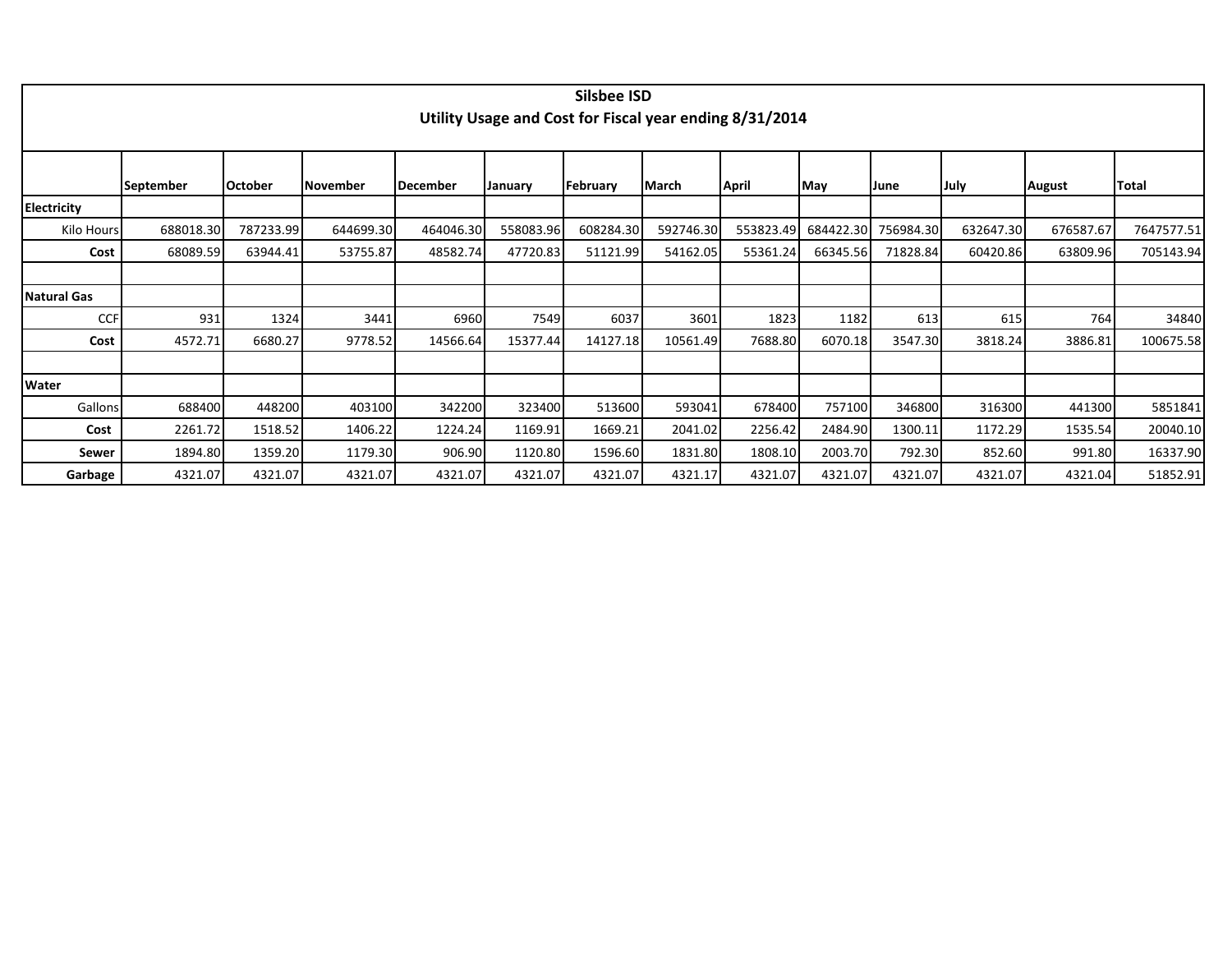|                    |           |                |                 |                 |           |           | <b>SILSBEE HIGH SCHOOL</b> |                                                         |           |           |           |           |              |
|--------------------|-----------|----------------|-----------------|-----------------|-----------|-----------|----------------------------|---------------------------------------------------------|-----------|-----------|-----------|-----------|--------------|
|                    |           |                |                 |                 |           |           |                            | Utility Usage and Cost for Fiscal year ending 8/31/2014 |           |           |           |           |              |
|                    | September | <b>October</b> | <b>November</b> | <b>December</b> | January   | February  | March                      | April                                                   | May       | June      | July      | August    | <b>Total</b> |
| <b>Electricity</b> |           |                |                 |                 |           |           |                            |                                                         |           |           |           |           |              |
| Kilo Hours         | 376964.00 | 357371.00      | 301121.00       | 257521.00       | 225896.00 | 244041.00 | 242628.00                  | 284504.00                                               | 327976.00 | 349621.00 | 279444.00 | 328804.00 | 3575891.00   |
| Cost               | 30,548.61 | 29,393.67      | 24,952.78       | 22,024.60       | 19,419.43 | 20,403.76 | 22,296.44                  | 26,353.64                                               | 32,075.02 | 33,696.31 | 27,556.86 | 31,418.35 | 320,139.47   |
|                    |           |                |                 |                 |           |           |                            |                                                         |           |           |           |           |              |
| Natural Gas        |           |                |                 |                 |           |           |                            |                                                         |           |           |           |           |              |
| <b>CCF</b>         | 423       | 402            | 784             | 873             | 914       | 754       | 716                        | 622                                                     | 498       | 418       | 463       | 524       | 7391         |
| Cost               | 3,426.16  | 3,259.28       | 4,358.10        | 4,965.93        | 5,818.98  | 5,531.53  | 4,877.61                   | 4,168.58                                                | 3,508.34  | 2,860.00  | 3,184.14  | 3,173.54  | 49,132.19    |
|                    |           |                |                 |                 |           |           |                            |                                                         |           |           |           |           |              |
| Water              |           |                |                 |                 |           |           |                            |                                                         |           |           |           |           |              |
| <b>Gallons</b>     | 333800    | 115200         | 89900           | 107000          | 15700     | 66700     | 84700                      | 161300                                                  | 353700    | 234000    | 210100    | 314300    | 2086400      |
| Cost               | 1,041.15  | 385.35         | 309.45          | 360.76          | 89.85     | 165.35    | 273.80                     | 523.65                                                  | 1,100.85  | 760.35    | 670.05    | 982.65    | 6,663.26     |
| <b>Sewer</b>       | 707.50    | 260.10         | 116.20          | 79.90           | 73.60     | 145.30    | 124.60                     | 156.10                                                  | 679.90    | 382.00    | 429.70    | 493.90    | 3,648.80     |
| Garbage            | 1,305.86  | 1,305.86       | 1,305.86        | 1,305.86        | 1,305.86  | 1,305.86  | 1,305.86                   | 1,305.86                                                | 1,305.86  | 1,305.86  | 1,305.86  | 1,305.86  | 15,670.32    |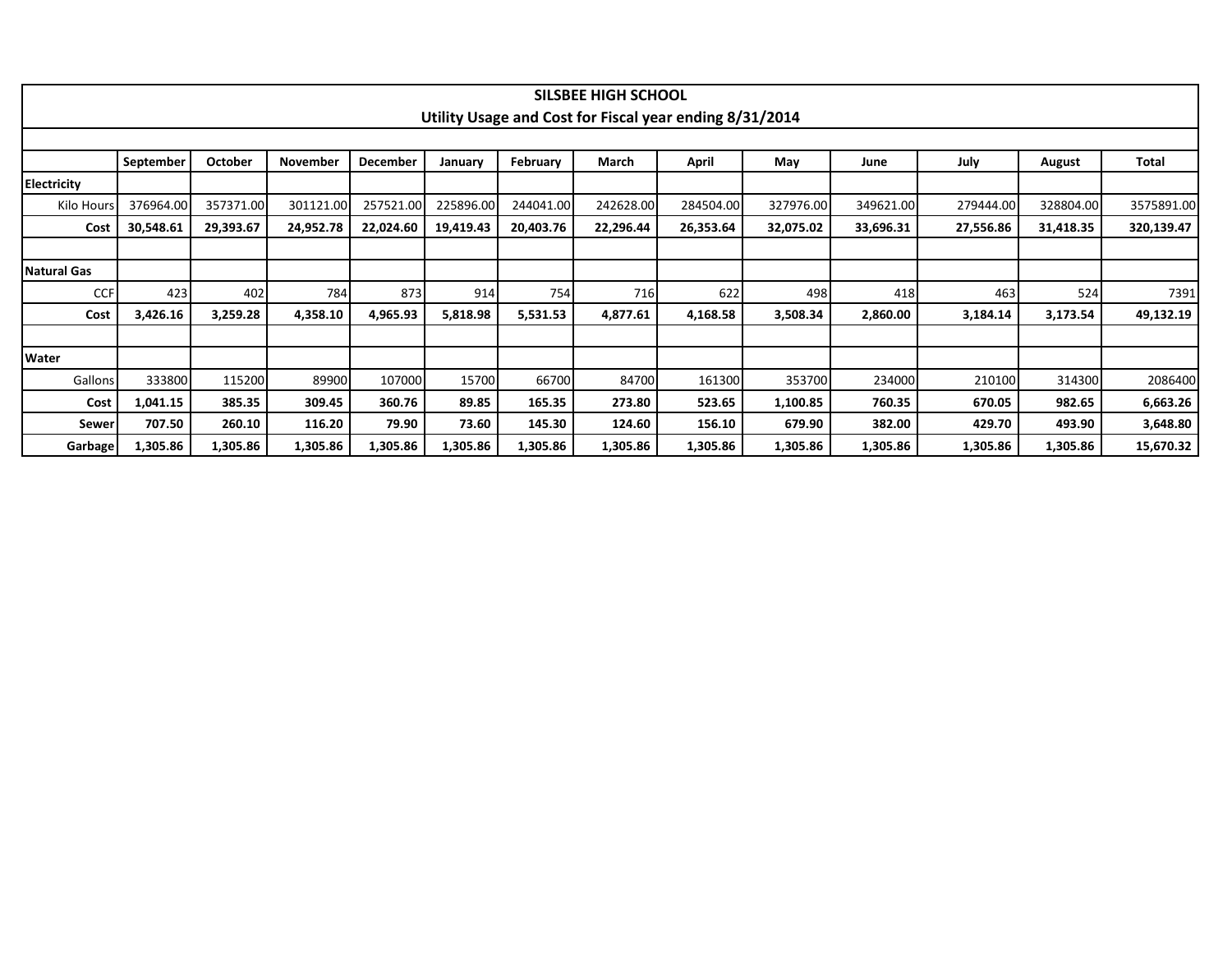|                    |                  |                |           |                 |           | SILSBEE MIDDLE SCHOOL                                   |              |           |           |           |           |               |              |
|--------------------|------------------|----------------|-----------|-----------------|-----------|---------------------------------------------------------|--------------|-----------|-----------|-----------|-----------|---------------|--------------|
|                    |                  |                |           |                 |           | Utility Usage and Cost for Fiscal year ending 8/31/2014 |              |           |           |           |           |               |              |
|                    |                  |                |           |                 |           |                                                         |              |           |           |           |           |               |              |
|                    | <b>September</b> | <b>October</b> | November  | <b>December</b> | January   | February                                                | <b>March</b> | April     | May       | June      | July      | <b>August</b> | <b>Total</b> |
| <b>Electricity</b> |                  |                |           |                 |           |                                                         |              |           |           |           |           |               |              |
| Kilo Hours         | 31999.20         | 161511.52      | 154531.20 | 26076.20        | 134261.20 | 140159.20                                               | 139528.20    | 138649.20 | 173818.20 | 166614.20 | 139320.20 | 160030.20     | 1566498.72   |
| Cost               | 15,160.63        | 12,862.82      | 12,357.16 | 11,068.46       | 10,858.96 | 11,345.84                                               | 12,321.65    | 12,931.72 | 15,848.18 | 15,415.87 | 12,786.54 | 14,508.98     | 157,466.81   |
|                    |                  |                |           |                 |           |                                                         |              |           |           |           |           |               |              |
| Natural Gas        |                  |                |           |                 |           |                                                         |              |           |           |           |           |               |              |
| <b>CCF</b>         | 57               | 327            | 390       | 547             | 471       | 436                                                     | 351          | 275       | 214       | 26        | 22        | 40            | 3156         |
| Cost               | 517.58           | 2,663.26       | 3,163.92  | 4,427.24        | 3,821.09  | 3,774.07                                                | 3,051.73     | 2,404.30  | 1,885.67  | 296.53    | 262.51    | 322.02        | 26,589.92    |
|                    |                  |                |           |                 |           |                                                         |              |           |           |           |           |               |              |
| <b>Water</b>       |                  |                |           |                 |           |                                                         |              |           |           |           |           |               |              |
| Gallons            | 65400            | 88800          | 80600     | 73400           | 92400     | 76500                                                   | 54500        | 81000     | 67300     | 34400     | 22800     | 20600         | 757700       |
| Cost               | 209.45           | 279.65         | 255.05    | 233.45          | 290.45    | 243.95                                                  | 176.75       | 256.25    | 215.15    | 116.45    | 81.65     | 75.05         | 2,433.30     |
| Sewer              | 209.45           | 279.65         | 255.05    | 233.45          | 290.45    | 243.95                                                  | 176.75       | 256.25    | 215.15    | 116.45    | 81.65     | 75.05         | 2,433.30     |
| Garbage            | 1,086.68         | 1,086.68       | 1,086.68  | 1,086.68        | 1,086.68  | 1,086.68                                                | 1,086.68     | 1,086.68  | 1,086.68  | 1,086.68  | 1,086.68  | 1,086.68      | 13,040.16    |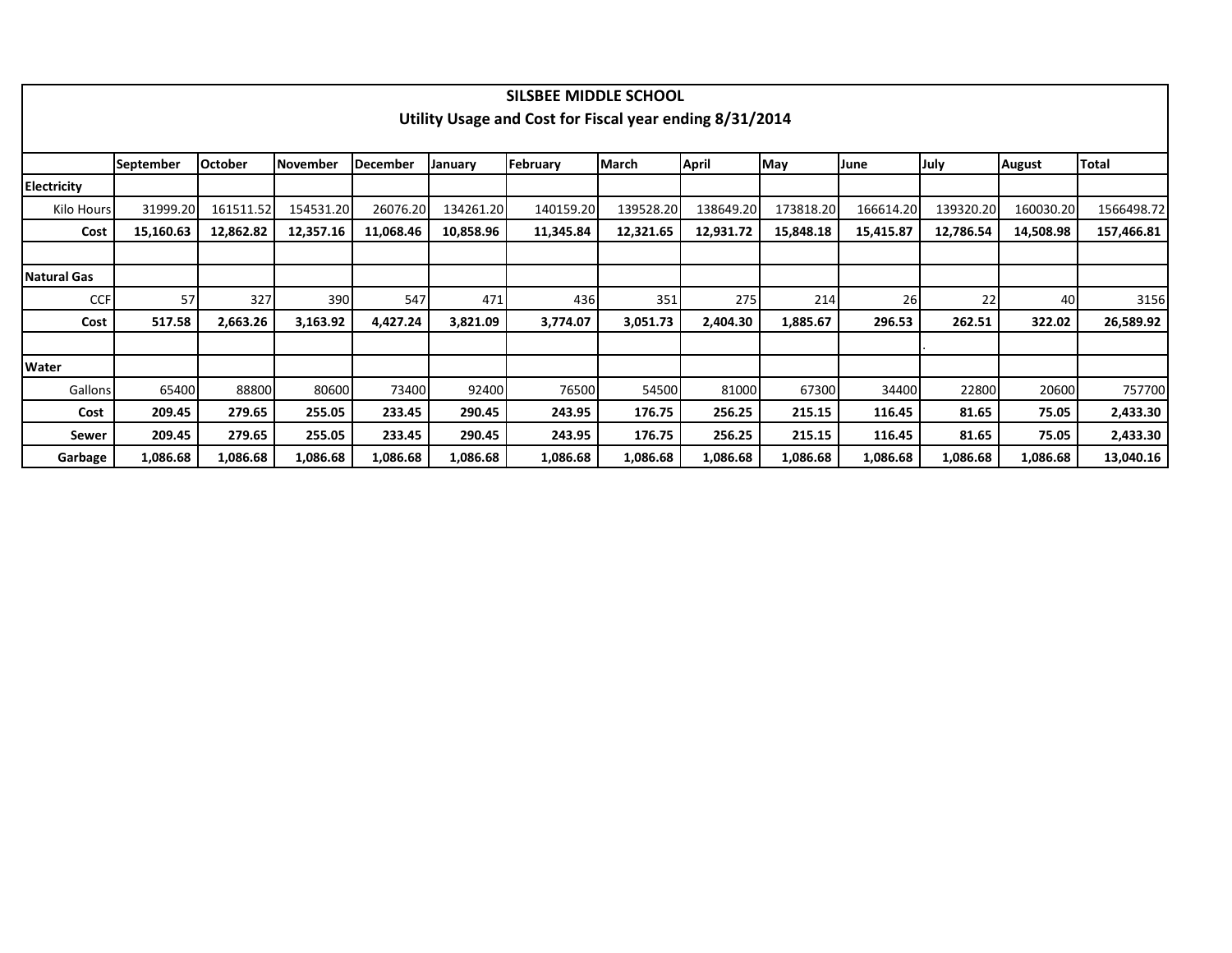|                    |                   |          |          |                     |          |          | OLD MIDDLE SCHOOL/ SPECIAL EDUCATION                    |              |          |          |          |               |           |
|--------------------|-------------------|----------|----------|---------------------|----------|----------|---------------------------------------------------------|--------------|----------|----------|----------|---------------|-----------|
|                    |                   |          |          |                     |          |          | Utility Usage and Cost for Fiscal year ending 8/31/2014 |              |          |          |          |               |           |
|                    |                   |          |          |                     |          |          |                                                         |              |          |          |          |               |           |
|                    | September October |          |          | November   December | January  | February | March                                                   | <b>April</b> | May      | June     | July     | <b>August</b> | Total     |
| <b>Electricity</b> |                   |          |          |                     |          |          |                                                         |              |          |          |          |               |           |
| Kilo Hours         | 22605.90          | 18801.90 | 12629.90 | 17364.90            | 21387.90 | 27622.90 | 16088.00                                                | 10704.90     | 12142.90 | 16781.90 | 16377.90 | 18700.90      | 211209.90 |
| Cost               | 1,843.84          | 1,568.73 | 1,130.23 | 1,568.40            | 1,928.80 | 2,289.80 | 1,640.88                                                | 1,196.36     | 1,323.21 | 1,644.70 | 1,588.14 | 1,771.70      | 19,494.79 |
|                    |                   |          |          |                     |          |          |                                                         |              |          |          |          |               |           |
| <b>Natural Gas</b> |                   |          |          |                     |          |          |                                                         |              |          |          |          |               |           |
| <b>CCF</b>         | 23                | 23       | 578      | 1841                | 1241     | 1151     | 692                                                     | 26           | 24       | 15       | 16       | 0             | 5630      |
| <b>Cost</b>        | 45.48             | 45.48    | 535.08   | 1,654.72            | 1,123.64 | 1,109.15 | 677.88                                                  | 49.67        | 47.79    | 39.32    | 42.26    | 27.19         | 5,397.66  |
|                    |                   |          |          |                     |          |          |                                                         |              |          |          |          |               |           |
| <b>Water</b>       |                   |          |          |                     |          |          |                                                         |              |          |          |          |               |           |
| Gallons            | 13800             | 6800     | 6100     | 4700                | 7800     | 19300    | 241                                                     | 38900        | 8600     | 14500    | 3400     | 14400         | 138541    |
| Cost               | 83.85             | 40.05    | 61.05    | 56.85               | 66.15    | 100.65   | 115.05                                                  | 159.45       | 68.55    | 85.95    | 53.85    | 85.65         | 977.10    |
| Sewer              | 83.85             | 40.05    | 61.05    | 56.85               | 66.15    | 100.65   | 115.05                                                  | 159.45       | 68.55    | 85.95    | 53.85    | 85.65         | 977.10    |
| Garbage            | 227.69            | 227.69   | 227.69   | 227.69              | 227.69   | 227.69   | 227.69                                                  | 227.69       | 227.69   | 227.69   | 227.69   | 227.69        | 2,732.28  |

 $\Gamma$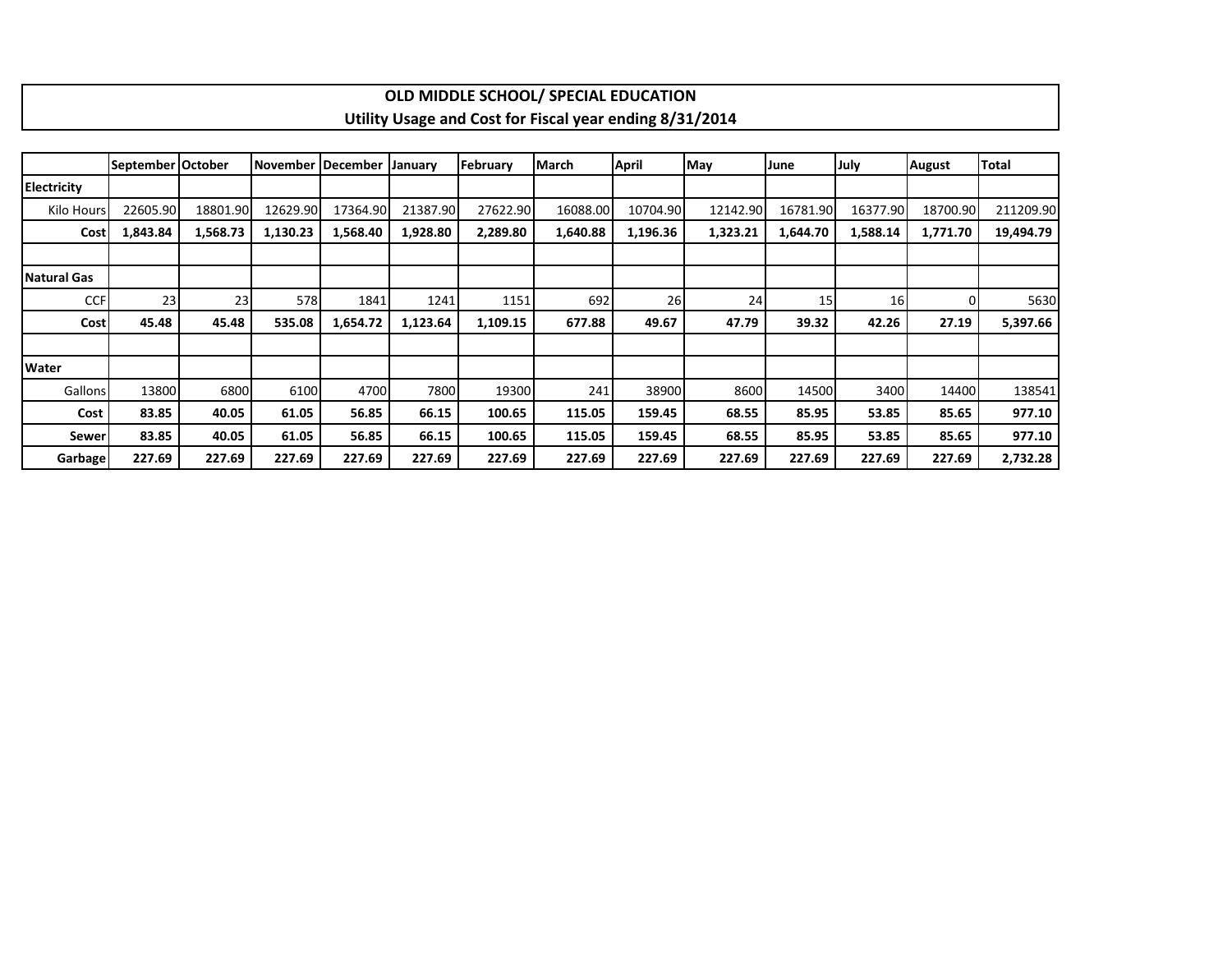|                    |                  |                |          |                 |          |          | <b>KIRBY</b>                                            |          |          |          |          |               |           |
|--------------------|------------------|----------------|----------|-----------------|----------|----------|---------------------------------------------------------|----------|----------|----------|----------|---------------|-----------|
|                    |                  |                |          |                 |          |          | Utility Usage and Cost for Fiscal year ending 8/31/2014 |          |          |          |          |               |           |
|                    |                  |                |          |                 |          |          |                                                         |          |          |          |          |               |           |
|                    | <b>September</b> | <b>October</b> | November | <b>December</b> | January  | February | March                                                   | April    | May      | June     | July     | <b>August</b> | Total     |
| <b>Electricity</b> |                  |                |          |                 |          |          |                                                         |          |          |          |          |               |           |
| Kilo Hours         | 64151.30         | 58413.49       | 45198.30 | 37754.30        | 48339.30 | 53082.30 | 46061.30                                                | 31858.30 | 45296.30 | 55886.30 | 39961.30 | 40473.30      | 566475.79 |
| Cost               | 5,145.75         | 4,742.34       | 3,808.76 | 3,346.20        | 4,336.29 | 4,652.13 | 4,176.34                                                | 3,228.57 | 4,424.09 | 5,329.31 | 3,528.62 | 3,857.22      | 50,575.62 |
|                    |                  |                |          |                 |          |          |                                                         |          |          |          |          |               |           |
| <b>Natural Gas</b> |                  |                |          |                 |          |          |                                                         |          |          |          |          |               |           |
| <b>CCF</b>         | 101              | 137            | 421      | 1151            | 1210     | 988      | 307                                                     | 269      | 80       | 19       |          | 33            | 4724      |
| Cost               | 114.28           | 146.03         | 396.57   | 1,043.98        | 1,096.20 | 955.64   | 315.33                                                  | 278.52   | 100.55   | 43.08    | 34.73    | 50.06         | 4,574.97  |
|                    |                  |                |          |                 |          |          |                                                         |          |          |          |          |               |           |
| Water              |                  |                |          |                 |          |          |                                                         |          |          |          |          |               |           |
| Gallons            | 94000            | 70800          | 68200    | 51800           | 46800    | 68300    | 71100                                                   | 78500    | 69700    | 800      | 47100    | 17200         | 684300    |
| Cost               | 295.25           | 225.65         | 217.85   | 168.65          | 153.65   | 218.15   | 226.55                                                  | 248.75   | 222.35   | 16.25    | 154.55   | 64.85         | 2,212.50  |
| Sewer              | 295.25           | 225.65         | 217.85   | 168.65          | 153.65   | 218.15   | 226.55                                                  | 248.75   | 222.35   | 16.25    | 154.55   | 64.85         | 2,212.50  |
| Garbage            | 453.06           | 453.06         | 453.06   | 453.06          | 453.06   | 453.06   | 453.06                                                  | 453.06   | 453.06   | 453.06   | 453.06   | 453.06        | 5,436.72  |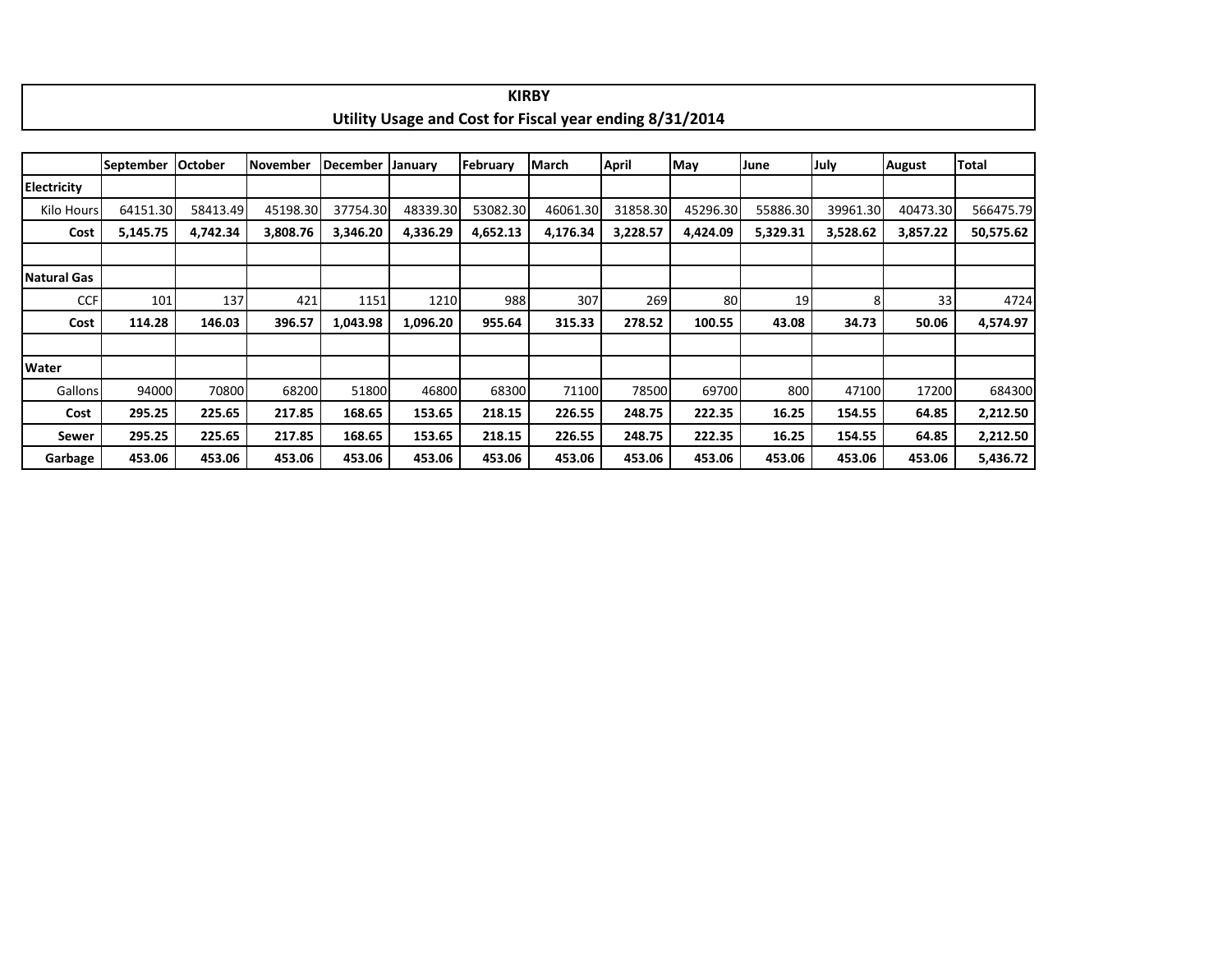|                    |                  |                |                 |          |          | <b>MAINTENANCE/TRANSPORTATION</b> |          |                                                         |          |          |          |               |           |
|--------------------|------------------|----------------|-----------------|----------|----------|-----------------------------------|----------|---------------------------------------------------------|----------|----------|----------|---------------|-----------|
|                    |                  |                |                 |          |          |                                   |          | Utility Usage and Cost for Fiscal year ending 8/31/2014 |          |          |          |               |           |
|                    |                  |                |                 |          |          |                                   |          |                                                         |          |          |          |               |           |
|                    | <b>September</b> | <b>October</b> | <b>November</b> | December | January  | February                          | March    | April                                                   | May      | June     | July     | <b>August</b> | Total     |
| <b>Electricity</b> |                  |                |                 |          |          |                                   |          |                                                         |          |          |          |               |           |
| Kilo Hours         | 19195.30         | 16262.30       | 12030.30        | 15058.30 | 22093.70 | 25823.30                          | 18115.20 | 12228.30                                                | 10973.30 | 14207.30 | 16780.30 | 15303.30      | 198070.90 |
| Cost               | 1,663.09         | 1,447.11       | 1,139.56        | 1,406.54 | 1,911.30 | 2,362.49                          | 1,888.89 | 1,321.18                                                | 1,265.13 | 1,467.06 | 1,672.73 | 1,587.41      | 19,132.49 |
|                    |                  |                |                 |          |          |                                   |          |                                                         |          |          |          |               |           |
| Natural Gas        |                  |                |                 |          |          |                                   |          |                                                         |          |          |          |               |           |
| <b>CCF</b>         | 35               | 68             | 498             | 850      | 893      | 596                               | 285      | 187                                                     | 32       | 36       | 49       | 24            | 3553      |
| Cost               | 82.95            | 113.65         | 512.99          | 825.04   | 869.68   | 623.48                            | 326.05   | 240.63                                                  | 84.36    | 86.40    | 101.95   | 76.71         | 3,943.89  |
|                    |                  |                |                 |          |          |                                   |          |                                                         |          |          |          |               |           |
| <b>Water</b>       |                  |                |                 |          |          |                                   |          |                                                         |          |          |          |               |           |
| <b>Gallons</b>     | 8700             | 14400          | 17900           | 9500     | 7300     | 11500                             | 12700    | 17300                                                   | 13200    | 26200    | 15600    | 10800         | 165100    |
| Cost               | 60.92            | 78.22          | 88.62           | 64.13    | 56.61    | 74.21                             | 86.47    | 111.12                                                  | 91.20    | 155.91   | 105.49   | 82.04         | 1,054.94  |
| Sewer              | 27.65            | 44.15          | 54.95           | 27.65    | 23.75    | 21.65                             | 26.45    | 30.35                                                   | 30.95    | 26.45    | 26.15    | 27.05         | 367.20    |
| Garbage            | 70.59            | 70.59          | 70.59           | 70.59    | 70.59    | 70.59                             | 70.59    | 70.59                                                   | 70.59    | 70.59    | 70.59    | 70.59         | 847.08    |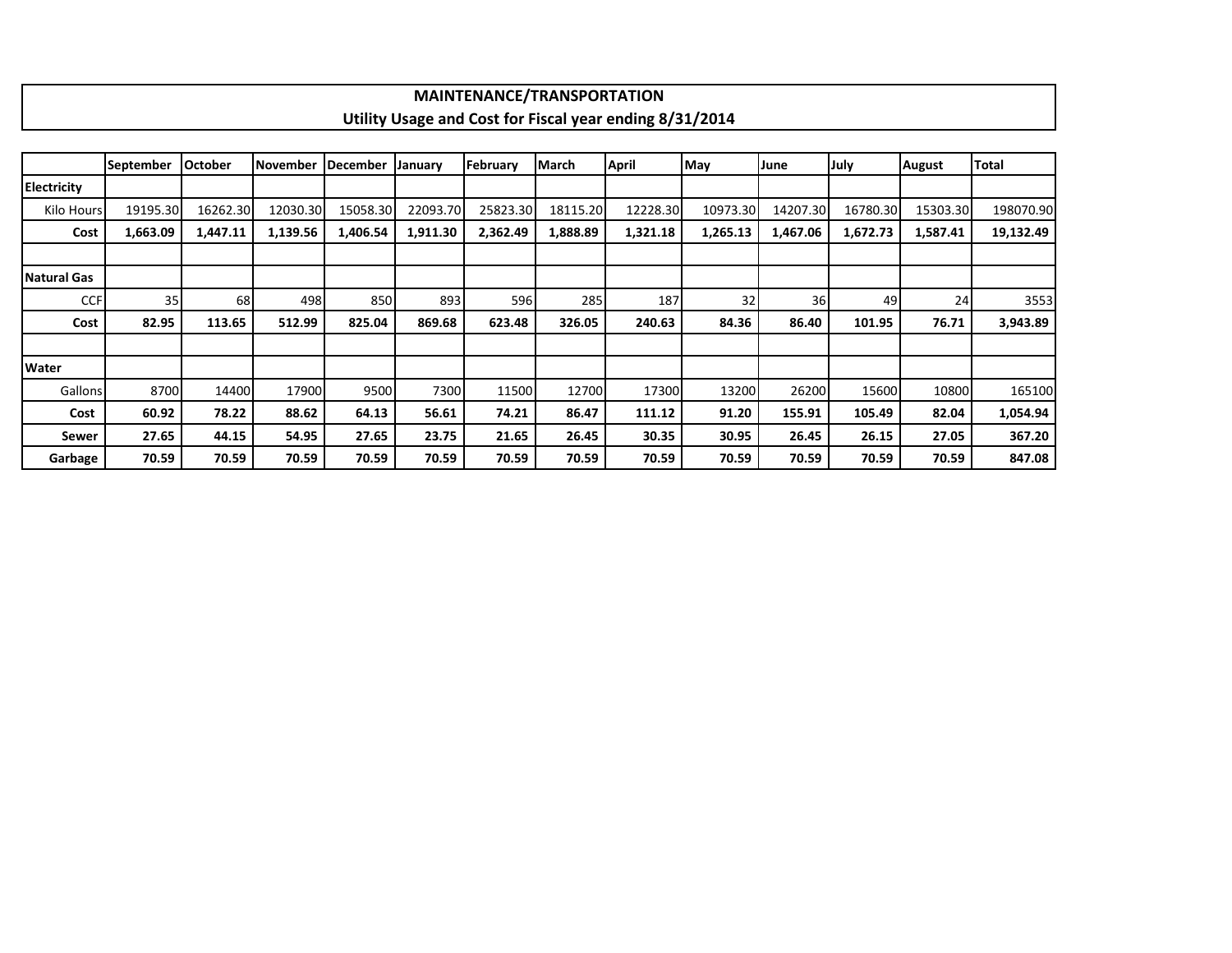|                    |           |                |          |                 |                                                         | <b>ROBINSON/LIT</b> |          |         |         |          |          |          |              |
|--------------------|-----------|----------------|----------|-----------------|---------------------------------------------------------|---------------------|----------|---------|---------|----------|----------|----------|--------------|
|                    |           |                |          |                 | Utility Usage and Cost for Fiscal year ending 8/31/2014 |                     |          |         |         |          |          |          |              |
|                    |           |                |          |                 |                                                         |                     |          |         |         |          |          |          |              |
|                    | September | <b>October</b> | November | <b>December</b> | January                                                 | February            | March    | April   | May     | June     | July     | August   | <b>Total</b> |
| <b>Electricity</b> |           |                |          |                 |                                                         |                     |          |         |         |          |          |          |              |
| Kilo Hours         | 22901.00  | 17618.00       | 12650.00 | 11384.00        | 16341.00                                                | 15706.00            | 15386.00 | 9157.00 | 9440.00 | 11679.00 | 16002.00 | 14530.37 | 172794.37    |
| Cost               | 1,768.20  | 1,424.67       | 1,073.79 | 1,064.97        | 1,354.97                                                | 1,340.61            | 1,449.96 | 962.14  | 945.69  | 1,097.50 | 1,420.54 | 1,351.76 | 15,254.80    |
|                    |           |                |          |                 |                                                         |                     |          |         |         |          |          |          |              |
| Natural Gas        |           |                |          |                 |                                                         |                     |          |         |         |          |          |          |              |
| <b>CCF</b>         | 9         | 11             | 63       | 257             | 325                                                     | 210                 | 33       | 12      | 11      | a        | 10       | $\Omega$ | 950          |
| Cost               | 35.86     | 37.77          | 87.43    | 273.51          | 338.68                                                  | 241.36              | 61.95    | 39.50   | 38.47   | 36.44    | 39.62    | 29.43    | 1,260.02     |
|                    |           |                |          |                 |                                                         |                     |          |         |         |          |          |          |              |
| <b>Water</b>       |           |                |          |                 |                                                         |                     |          |         |         |          |          |          |              |
| Gallons            | 1600      | 2900           | 2000     | 1700            | 1000                                                    | 1300                | 1800     | 1700    | 2000    | 500      | 400      | 900      | 17800        |
| Cost               | 18.05     | 21.95          | 19.25    | 18.35           | 16.25                                                   | 17.15               | 18.65    | 18.35   | 19.25   | 16.25    | 16.25    | 16.25    | 216.00       |
| Sewer              | 18.05     | 21.95          | 19.25    | 18.35           | 16.25                                                   | 17.15               | 18.65    | 18.35   | 19.25   | 16.25    | 16.25    | 16.25    | 216.00       |
| Garbage            | 78.66     | 78.66          | 78.66    | 78.66           | 78.66                                                   | 78.66               | 78.66    | 78.66   | 78.66   | 78.66    | 78.66    | 78.66    | 943.92       |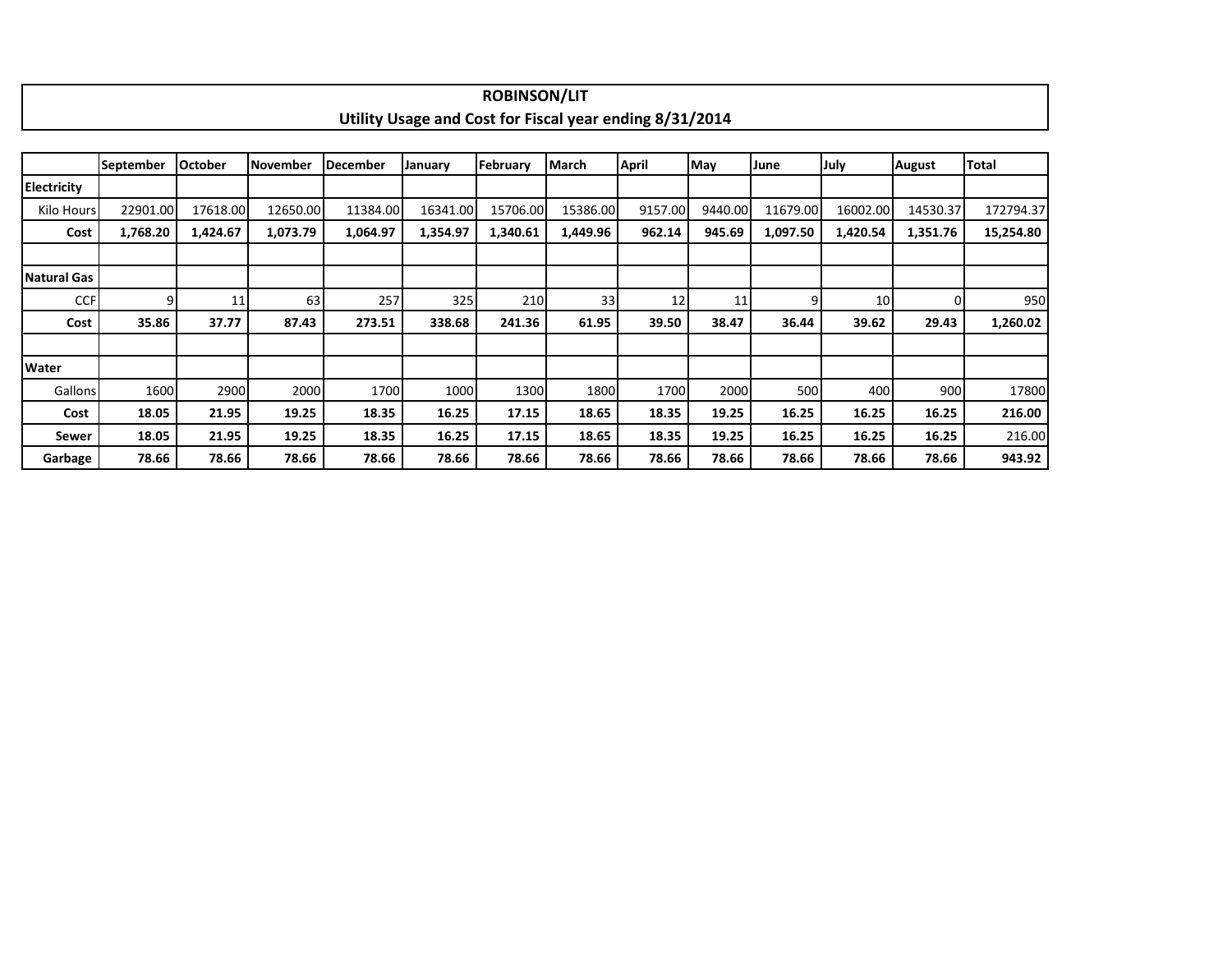|  |  |  | <b>ADMINISTRATION</b>                                   |  |  |  |
|--|--|--|---------------------------------------------------------|--|--|--|
|  |  |  | Utility Usage and Cost for Fiscal year ending 8/31/2014 |  |  |  |
|  |  |  |                                                         |  |  |  |
|  |  |  |                                                         |  |  |  |

|              | September | <b>October</b> | <b>November</b> | December | January  | February | March    | April    | May      | June     | July     | <b>August</b> | <b>Total</b>   |
|--------------|-----------|----------------|-----------------|----------|----------|----------|----------|----------|----------|----------|----------|---------------|----------------|
| Electricity  |           |                |                 |          |          |          |          |          |          |          |          |               |                |
| Kilo Hours   | 20452.00  | 17813.00       | 16653.00        | 15564.00 | 15139.00 | 16869.00 | 17466.00 | 15776.00 | 14806.00 | 17607.00 | 18010.00 | 16449.00      | 202604.00      |
| Cost         | 1,571.34  | 1,412.20       | 1,338.70        | 1,226.17 | 1,271.28 | 1,428.24 | 1,596.83 | 1,446.58 | 1,381.23 | 1,585.76 | 1,632.17 | 1,515.44      | 17,405.94      |
|              |           |                |                 |          |          |          |          |          |          |          |          |               |                |
| Natural Gas  |           |                |                 |          |          |          |          |          |          |          |          |               |                |
| <b>CCF</b>   |           |                |                 |          |          |          |          |          |          |          |          |               | $\overline{0}$ |
| <b>Cost</b>  |           |                |                 |          |          |          |          |          |          |          |          |               | 0              |
|              |           |                |                 |          |          |          |          |          |          |          |          |               |                |
| <b>Water</b> |           |                |                 |          |          |          |          |          |          |          |          |               |                |
| Gallons      | 7400      | 8400           | 6800            | 5500     | 8100     | 8000     | 13100    | 9000     | 8900     | 7800     | 6000     | 6500          | 95500          |
| Cost         | 35.45     | 38.45          | 33.65           | 29.75    | 37.55    | 37.25    | 52.55    | 40.25    | 39.95    | 36.65    | 31.25    | 32.75         | 445.50         |
| Sewer        | 35.45     | 38.45          | 33.65           | 29.75    | 37.55    | 37.25    | 52.55    | 40.25    | 39.95    | 36.65    | 31.25    | 32.75         | 445.50         |
| Garbage      | 169.58    | 169.58         | 169.58          | 169.58   | 169.58   | 169.58   | 169.58   | 169.58   | 169.58   | 169.58   | 169.58   | 169.58        | 2,034.96       |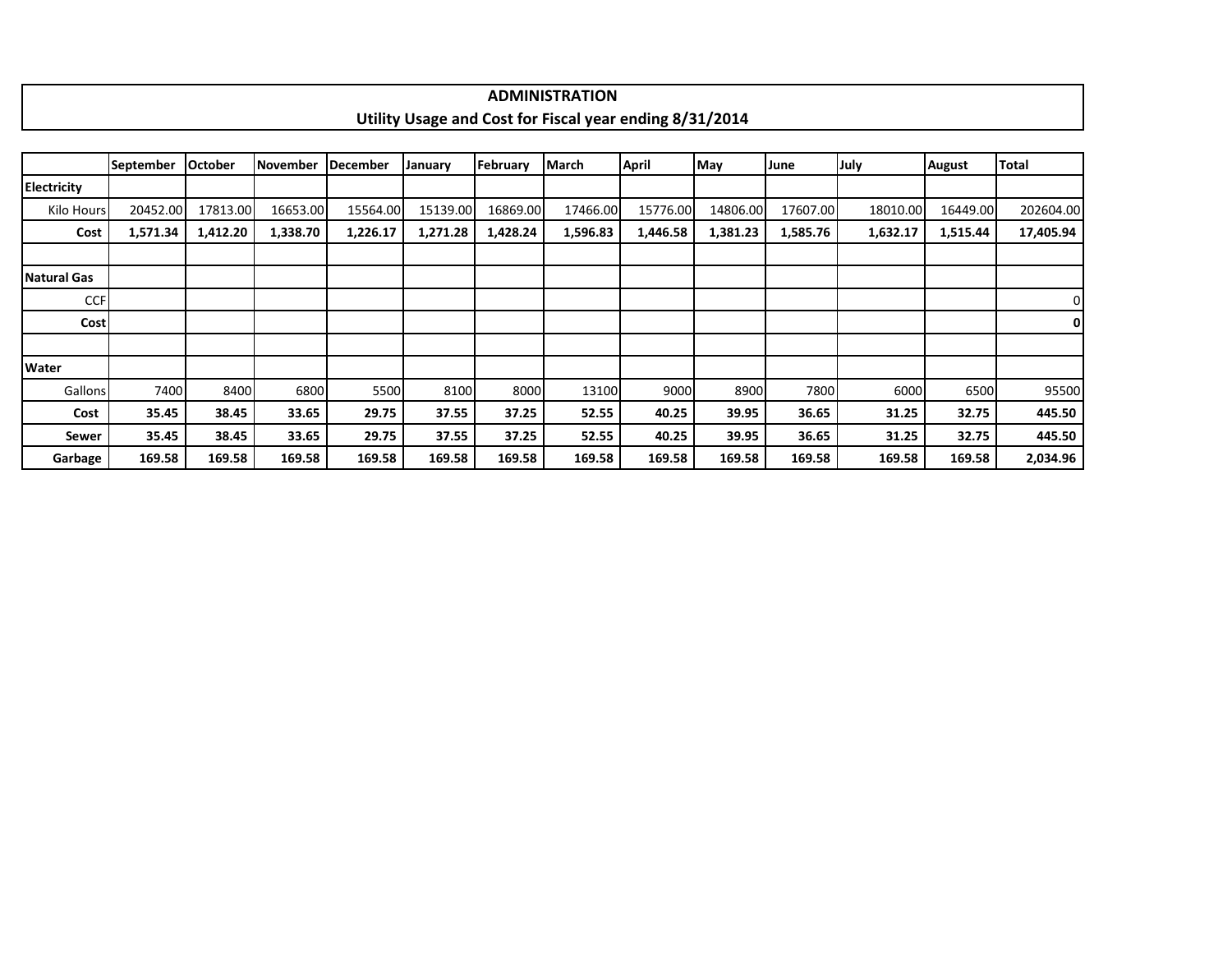|                    |           |                |          |                 |                                                         |          | <b>READ TURRENTINE</b> |          |          |          |          |               |           |
|--------------------|-----------|----------------|----------|-----------------|---------------------------------------------------------|----------|------------------------|----------|----------|----------|----------|---------------|-----------|
|                    |           |                |          |                 | Utility Usage and Cost for Fiscal year ending 8/31/2014 |          |                        |          |          |          |          |               |           |
|                    |           |                |          |                 |                                                         |          |                        |          |          |          |          |               |           |
|                    | September | <b>October</b> | November | <b>December</b> | January                                                 | February | <b>March</b>           | April    | May      | June     | July     | <b>August</b> | Total     |
| <b>Electricity</b> |           |                |          |                 |                                                         |          |                        |          |          |          |          |               |           |
| Kilo Hours         | 58121.60  | 59725.78       | 46972.60 | 44223.60        | 38643.86                                                | 46505.60 | 52236.60               | 8797.60  | 40762.60 | 55278.60 | 40469.60 | 36018.60      | 527756.64 |
| Cost               | 4,641.48  | 4,853.09       | 3,998.65 | 3,417.37        | 3,360.71                                                | 4,025.32 | 4,674.03               | 3,891.45 | 4,034.48 | 5,172.03 | 4,061.70 | 3,435.17      | 49,565.48 |
|                    |           |                |          |                 |                                                         |          |                        |          |          |          |          |               |           |
| <b>Natural Gas</b> |           |                |          |                 |                                                         |          |                        |          |          |          |          |               |           |
| <b>CCF</b>         | 155       | 214            | 488      | 746             | 802                                                     | 569      | 532                    | 225      | 180      | 48       | 27       | 65            | 4051      |
| Cost               | 187.11    | 239.16         | 480.87   | 710.69          | 760.26                                                  | 586.23   | 553.43                 | 262.29   | 219.93   | 95.58    | 79.81    | 99.42         | 4,274.78  |
|                    |           |                |          |                 |                                                         |          |                        |          |          |          |          |               |           |
| Water              |           |                |          |                 |                                                         |          |                        |          |          |          |          |               |           |
| Gallons            | 85400     | 76200          | 80900    | 46400           | 88500                                                   | 99100    | 84200                  | 78600    | 58400    | 11100    | 7100     | 25200         | 741100    |
| Cost               | 269.45    | 241.85         | 255.95   | 152.45          | 278.75                                                  | 310.55   | 265.85                 | 249.05   | 188.45   | 46.55    | 34.55    | 88.85         | 2,382.30  |
| Sewer              | 269.45    | 241.85         | 255.95   | 152.45          | 278.75                                                  | 310.55   | 265.85                 | 249.05   | 188.45   | 46.55    | 34.55    | 88.85         | 2,382.30  |
| Garbage            | 492.28    | 492.28         | 492.28   | 492.28          | 492.28                                                  | 492.28   | 492.38                 | 492.28   | 492.28   | 492.28   | 492.28   | 492.28        | 5,907.46  |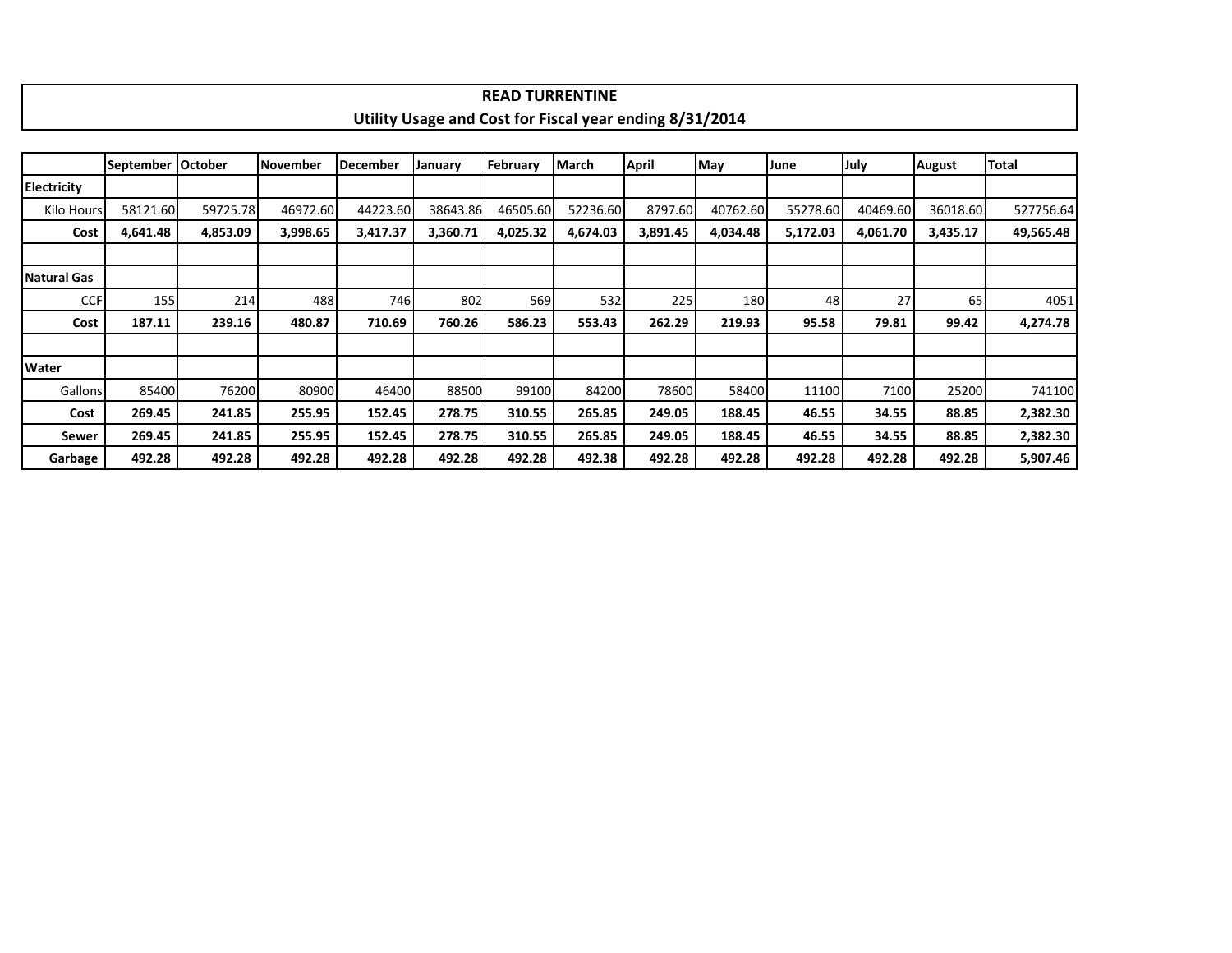|                    |                  |                |                 |                 |          |          | <b>LAURA REEVES</b>                                     |          |          |                 |          |               |           |
|--------------------|------------------|----------------|-----------------|-----------------|----------|----------|---------------------------------------------------------|----------|----------|-----------------|----------|---------------|-----------|
|                    |                  |                |                 |                 |          |          | Utility Usage and Cost for Fiscal year ending 8/31/2014 |          |          |                 |          |               |           |
|                    |                  |                |                 |                 |          |          |                                                         |          |          |                 |          |               |           |
|                    | <b>September</b> | <b>October</b> | <b>November</b> | <b>December</b> | January  | February | March                                                   | April    | May      | June            | July     | <b>August</b> | Total     |
| <b>Electricity</b> |                  |                |                 |                 |          |          |                                                         |          |          |                 |          |               |           |
| Kilo Hours         | 62476.00         | 71671.00       | 35826.00        | 31923.00        | 27887.00 | 31471.00 | 38107.00                                                | 34655.19 | 42372.00 | 60893.00        | 57229.00 | 38156.00      | 532666.19 |
| Cost               | 5,047.74         | 5,614.64       | 3,391.32        | 2,874.56        | 2,638.34 | 2,710.58 | 3,501.02                                                | 3,388.96 | 4,432.69 | 5,686.15        | 5,382.18 | 3,644.80      | 48,312.98 |
|                    |                  |                |                 |                 |          |          |                                                         |          |          |                 |          |               |           |
| Natural Gas        |                  |                |                 |                 |          |          |                                                         |          |          |                 |          |               |           |
| <b>CCF</b>         | 120              | 131            | 192             | 628             | 1622     | 1163     | 646                                                     | 196      | 132      | 30 <sup>°</sup> | 11       | 78            | 4949      |
| Cost               | 131.05           | 140.75         | 194.56          | 581.05          | 1,460.88 | 1,120.45 | 634.56                                                  | 209.77   | 149.53   | 53.45           | 37.55    | 81.25         | 4,794.85  |
|                    |                  |                |                 |                 |          |          |                                                         |          |          |                 |          |               |           |
| <b>Water</b>       |                  |                |                 |                 |          |          |                                                         |          |          |                 |          |               |           |
| Gallons            | 78300            | 64700          | 50700           | 42200           | 55800    | 162900   | 270700                                                  | 212100   | 175300   | 17500           | 3800     | 31400         | 1165400   |
| Cost               | 248.15           | 207.35         | 165.35          | 139.85          | 180.65   | 501.95   | 825.35                                                  | 649.55   | 539.15   | 65.75           | 24.65    | 107.45        | 3,655.20  |
| Sewer              | 248.15           | 207.35         | 165.35          | 139.85          | 180.65   | 501.95   | 825.35                                                  | 649.55   | 539.15   | 65.75           | 24.65    | 107.45        | 3,655.20  |
| Garbage            | 436.67           | 436.67         | 436.67          | 436.67          | 436.67   | 436.67   | 436.67                                                  | 436.67   | 436.67   | 436.67          | 436.67   | 436.64        | 5,240.01  |